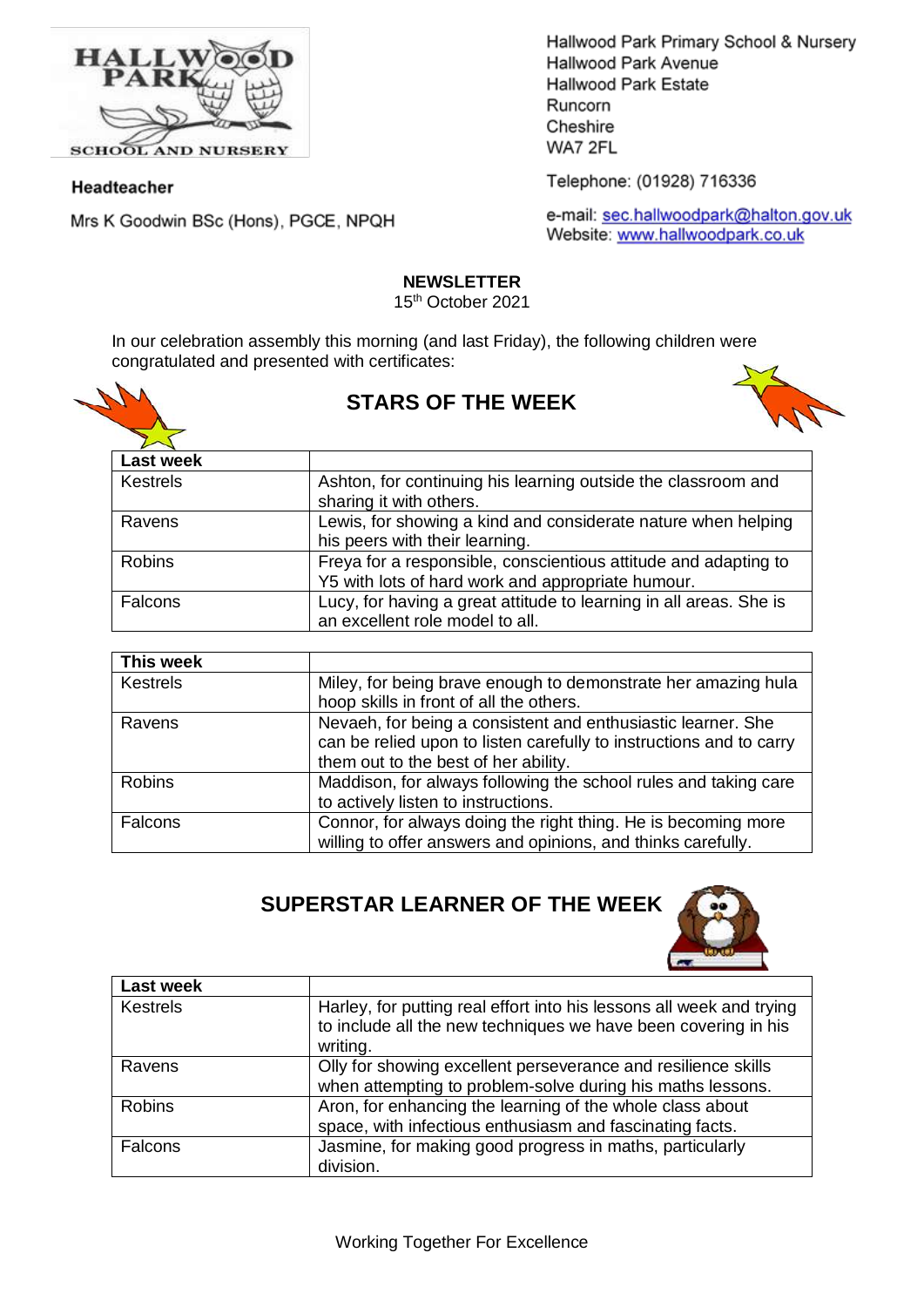| This week     |                                                                                                                            |
|---------------|----------------------------------------------------------------------------------------------------------------------------|
| Kestrels      | Olivia, for putting lots of effort into her maths work and seeing<br>success as a result.                                  |
| Ravens        | Charlie, for demonstrating an excellent understanding of the<br>fossilisation process, as part of his learning in Science. |
| <b>Robins</b> | Grace, for maintaining high standards of presentation and effort<br>independently.                                         |
| Falcons       | Grace, for a great piece of descriptive writing about the<br>evacuation of Dunkirk.                                        |

### **Enjoy and Achieve – Aiming High**



As part of Black History Month, our Year 6 pupils took part in a national online event this week, held by the Book Trust. Lots of schools around the country took part.

The author Joseph Coelho spoke about his writing and then he answered questions that children from different schools had submitted in advance. We were delighted that he chose several questions from Hallwood Park and commented on how interesting they were. Well done Year 6!

The family learning workshop for Year 1 and Year 2 about **keeping safe online** took place yesterday morning and we were delighted to welcome so many parents into school. The children and parents worked together on some activities, which have hopefully helped to build the children's awareness of keeping themselves safe on the internet.

# **Parents Evenings: IMPORTANT CHANGE**

We have sent out a message on the app today to say that we have decided it will be safer for all of us if we hold parents' evening discussions on the telephone rather than in person, as we did last year.

As you know, we had hoped to be able to hold face-to-face appointments in school, but with the Covid infection rate being so high again, we are concerned about so many people gathering together in the hall.

Teachers will ring parents and carers for a telephone discussion at some point next week. We have a limited number of phone lines and so some discussions will need to take place nearer the end of the week, but we will try to accommodate your time preferences as much as possible.

### **Illness**

As mentioned in a recent app message, there are a few childhood illnesses in circulation at present. In general, if your child is too unwell to attend school and concentrate in lessons, he/she should not attend school.